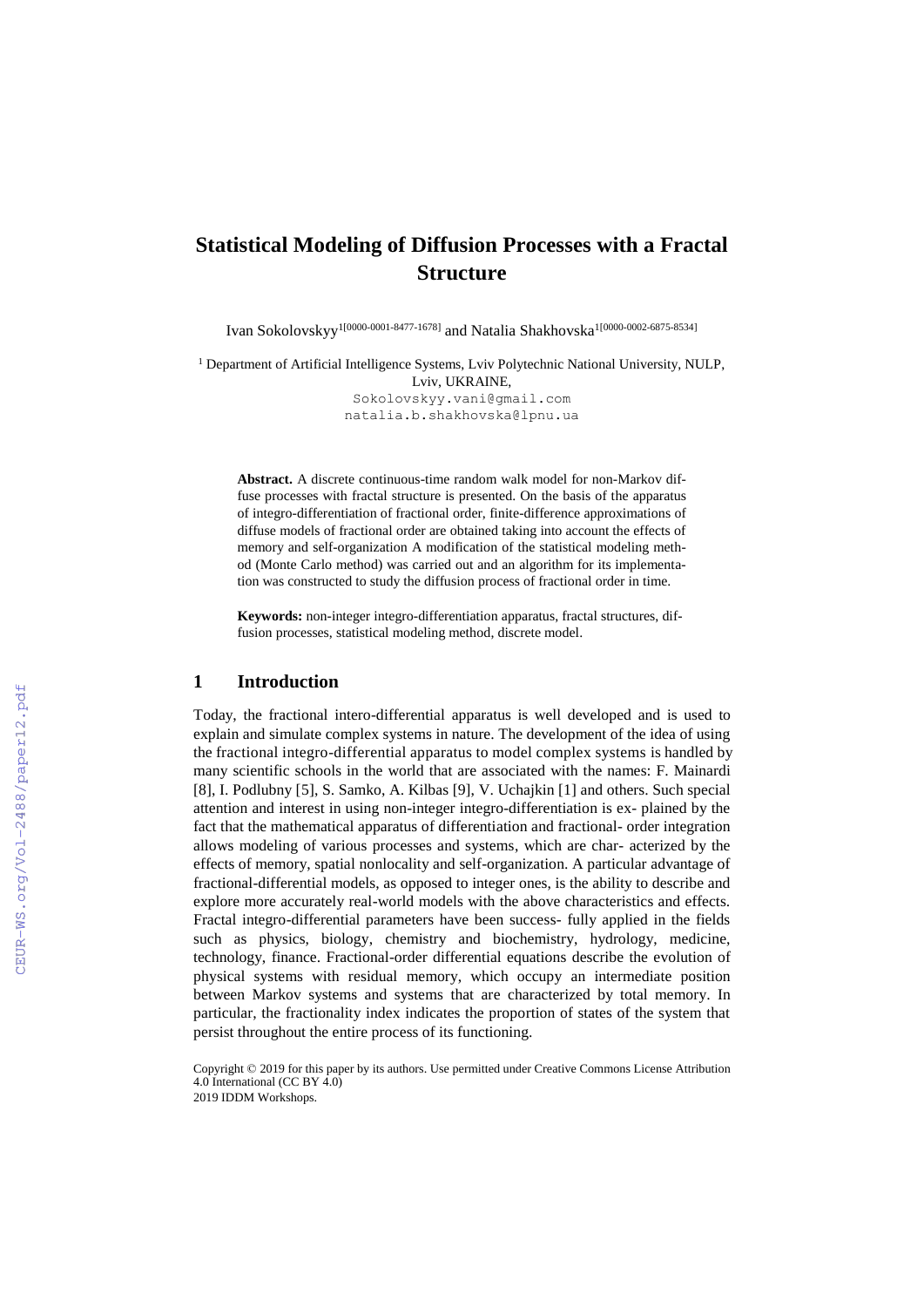It is believed that the presence of a fractional derivative with time in equations is interpreted as a reflection of a special property of the process - memory (eridarity), and in the case of a stochastic process - non-Markovian behavior. Fractional spatial derivatives reflect the self-similar heterogeneity of the structure or the medium in which the process develops. Such structures are called fractal [5]. The use of fractional order differential equation apparatus is important for studying the processes of anomalous diffusion in the study of anomalous properties of complex-structured inhomogeneous structures. Such structures have significant effects on memory and spatial nonlocality.

# **2 Analysis of Research**

Abnormal diffusion processes  $\langle x^2(\tau) \rangle \sim 2K_\alpha \tau^\alpha / \Gamma(1+\alpha)$  are characterized by a departure from the linear law  $\langle X^2(\tau) \rangle \sim K_{\alpha} \tau$  of mean-square displacement and the presence of the fractional index  $\alpha$  depending on the time  $\tau$ , where  $K_1, K_{\alpha}$  - are the usual diffusion coefficients of the dimension  $cm^{2}$ <sup>\*</sup> sec<sup>-1</sup> and the generalized diffusion coefficient  $_{cm}^{2}$  \* sec<sup>- $\alpha$ </sup>,  $\Gamma$ () is Gamma-function.

The fractional index  $\alpha \neq 1$  characterizes various modes of diffusion processes:  $0 < \alpha < 1$  a slow diffuse process,  $1 < \alpha < 2$  an accelerated diffuse process. The case  $\alpha$  = 2 is described by the wave equation. This approach describes the so-called non-Gaussian processes in dynamic systems.

They are characterized by the presence of correlation dependencies for arbitrarily large space-time scales. According to [10, 11], a differential apparatus based on fractional-order derivatives can be used to model anomalous diffusion processes, or direct modeling of the dynamics of particles and their collisions in the system.

Fractional-order differential equations are characterized by strong nonlocality and spatial correlation and are based on both spatial and evolutionary fractional differential operators. A characteristic feature of fractional operators of differentiation and integration is the absence of an explicit physical and geometric interpretation of such operations [1, 9, 16]. There are several approaches to solving this problem, which can conditionally be divided into three directions: probabilistic, geometric and physical [18, 19].

The presence of different approaches to the determination of fractional derivatives give rise to ambiguity regarding the correctness and physical meaningfulness of the formulation of initial and boundary conditions depending on the type of fractional derivative [5, 7, 16].

It is also important that the fractional derivatives and integrals included in the integro-differential equations and describe a certain process can be used in the sense of the Riemann-Liouville, Caputo, Wright, Weil, Grunwald-Letnikov, Marcho derivatives. At present, to solve fractional-order differential equations, both analytical [20, 21, 22] and numerical methods are used [2, 3, 6, 23, 24, 25].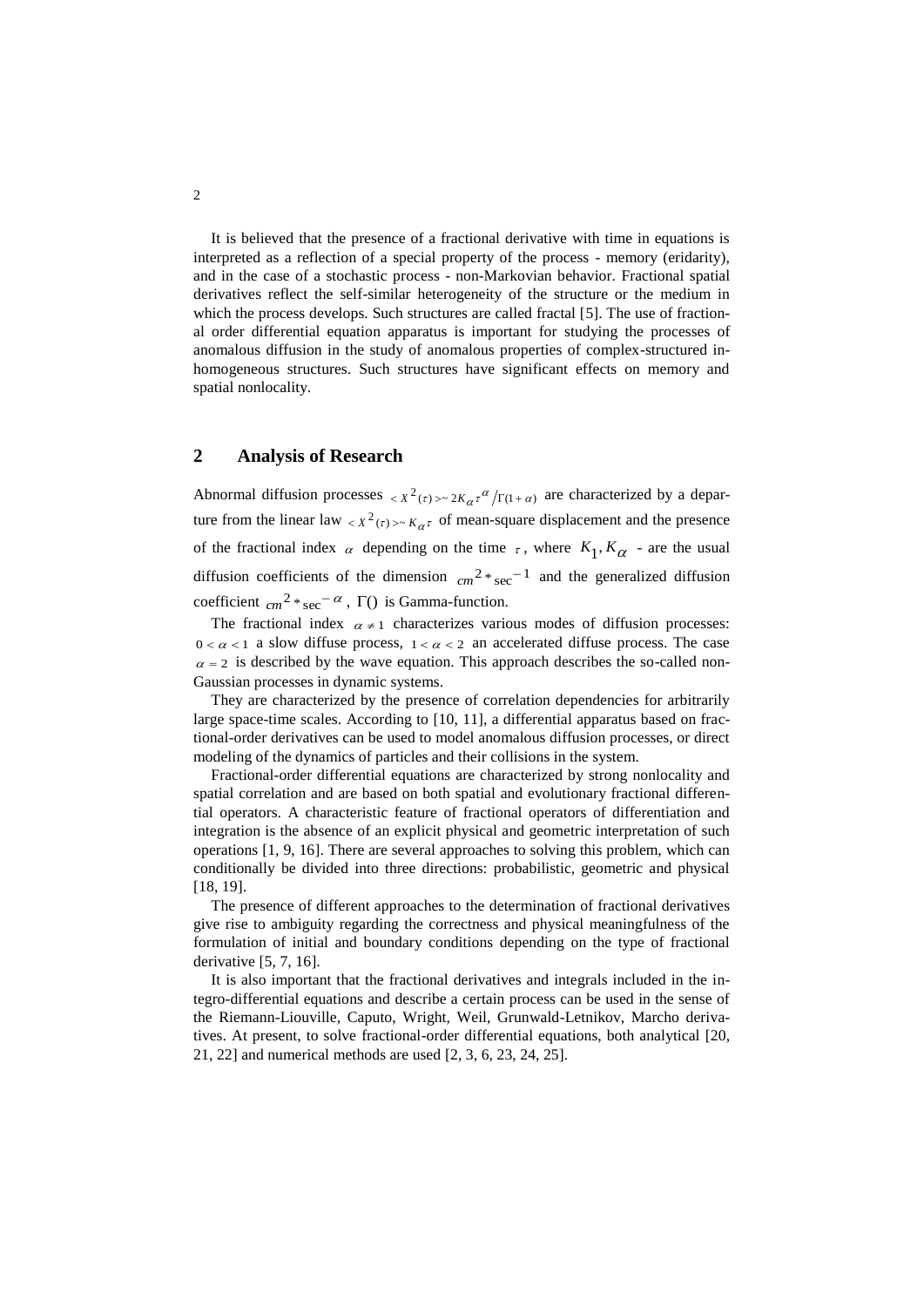In the works [4, 20, 21, 22], found are analytical solutions to heat conduction problems with boundary conditions of the first kind containing derivatives of fractional order with time and spatial variable. In particular, one-dimensional cases of problems for an infinite straight line, a semi-bounded straight line, and problems without initial conditions are considered. Relaxation processes at the phase boundary are of complex nature, which leads to nonlinear and nonlocal heat-transfer processes. However, one of the analytical methods used to solve fractional-differential equations is the Laplace transformation method [19, 22].

Analytical solutions of boundary- value problems with fractional derivatives often have considerable difficulties; therefore, numerical methods are more efficient and easier to apply. The theory of numerical methods for solving differential equations in fractional partial derivatives is fragmentary and far from being complete [26, 27]. That is why a considerable number of works is devoted to finding optimal numerical methods.

## **3 Formulation of Problems**

The fractional-order differential equation takes the form:

$$
\frac{\partial^{\alpha} u(x,\tau)}{\partial \tau^{\alpha}} = K_{\alpha} \frac{\partial^{\beta} u(x,\tau)}{\partial x^{\beta}}
$$
(1)

where  $u(x, \tau)$  - function of diffusion in the region  $\Delta = \{(x, \tau): 0 \le x \le L, 0 \le \tau \le T\}$ .

Note that the diffusion equation (1) with a fractional-order differential operator is associated with a random walk process with continuous time if the asymptotic behavior of the  $\omega(\tau)$  - density of the waiting time is determined by the relation [1, 10]:

$$
\omega(\tau) \approx \frac{\tau^{\alpha}}{\tau^{\alpha+1}}, 0 < \alpha < 1
$$

According to [12, 16], the Laplace transformation for  $\omega(s) = \exp(-s^{\alpha} \tau^{\alpha}) \approx 1 - (s \tau)^{\alpha}$  is characterized by asymptotics, while for  $0 < \alpha < 1$ , the function  $\omega(\tau)$  in such Laplace transformation corresponds to the conditions of distribution density. The types of some functions  $\omega_{\alpha}(\tau)$  are given in [16]. In particular,  $\omega(\tau)$  can be selected in the form of Mitag-Leffler functions for which the Laplace transformation has the abovegiven form.

By applying the Laplace transformation with respect to the time variable and the Fourier transformation for the spatial variable, one can obtain the fractional-order diffusion equation with the fractional Kaputo differentiation operator [5].

The differential fractional-order operators in equation (1) are defined by Riemann-Liouville formulas:

$$
\frac{\partial^{\alpha} u(x,\tau)}{\partial \tau^{\alpha}} = \frac{1}{\Gamma(|\alpha|+1-\alpha)} \frac{d^{\left[\alpha\right]+1}}{d\tau^{[\alpha]+1}-\infty} \int_{-\infty}^{t} [\alpha] - \alpha u(x,t)dt \tag{2}
$$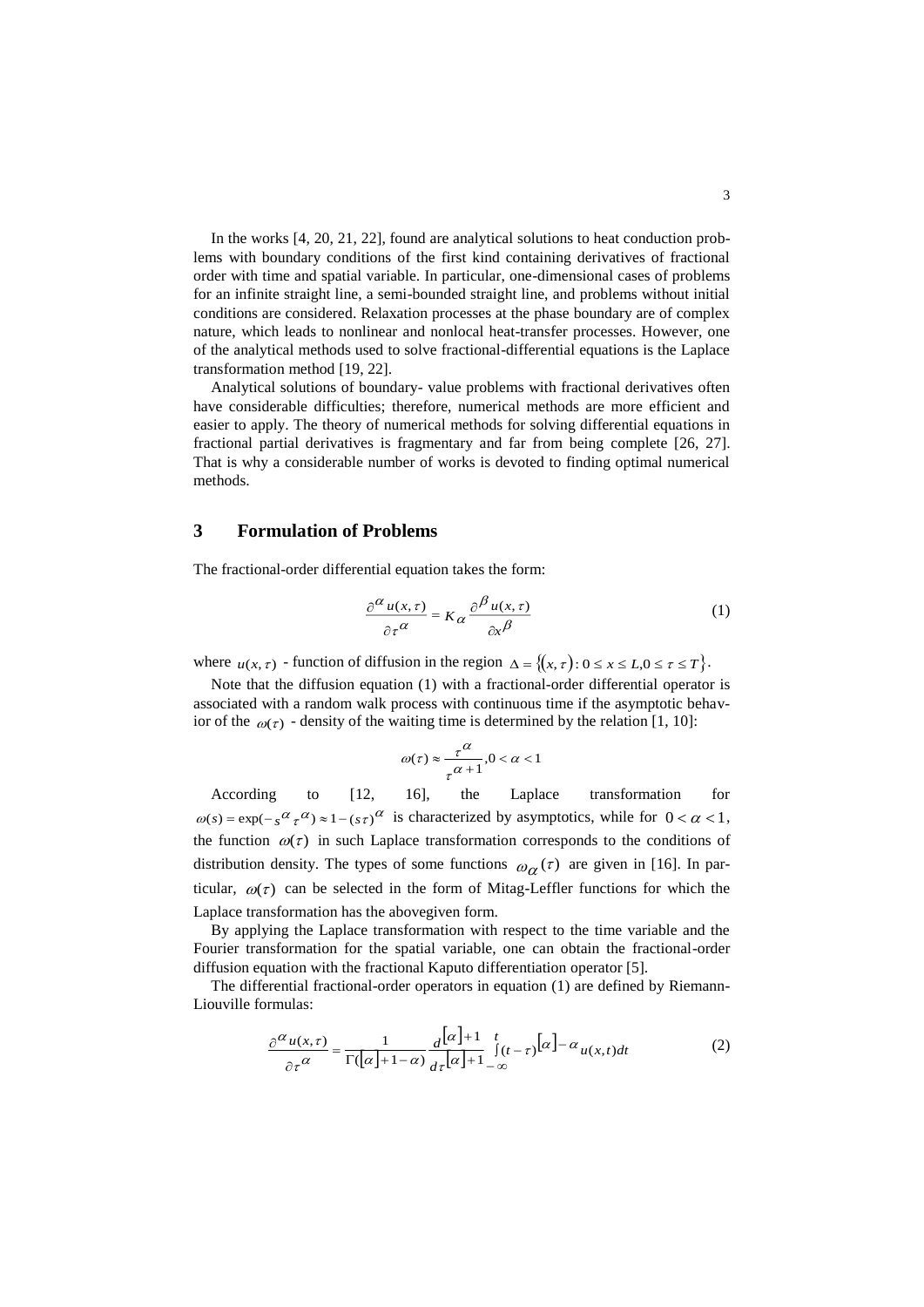$$
\frac{\partial_+^{\beta} u(x,\tau)}{\partial x^{\beta}} = \frac{1}{\Gamma(|\beta|+1-\beta)} \frac{d[\beta]+1}{dx^{|\beta|+1}-\infty} \int_{-\infty}^{\infty} f(x-t) \left[\beta\right] - \beta u(\tau,t)dt \tag{3}
$$

$$
\frac{\partial \frac{\beta}{\mu}(x,\tau)}{\partial x^{\beta}} = \frac{(-1)^{[\beta]+1}}{\Gamma([\beta]+1-\beta)} \frac{d^{[\beta]+1+\infty}}{dx^{[\beta]+1}} \int_{x}^{\infty} (t-x)^{[\beta]-\beta} u(\tau,t)dt
$$
 (4)

where  $\Gamma()$  - is Gamma function,  $\begin{bmatrix} \end{bmatrix}$  - is an integer part.

It is known that analytical methods of implementing differential equations with fractional-order derivatives encounter great difficulties. Therefore, only for some cases, exact solutions of equation (1) were obtained mainly with boundary conditions of the first kind.

Finite-difference methods are used to obtain the numerical solution. They are based on the approximation of fractional derivatives using the Grunwald-Letnikov formulas. Such fractional derivatives are a direct generalization in terms of finite differences and are determined by the dependencies for function  $u(x, \tau)$  on the interval [a, b]

$$
\frac{\partial^{\alpha} u(x)}{\partial x^{\alpha}} = \lim_{h \to 0} \frac{\Delta_h^{\alpha} u(x)}{h^{\alpha}} = \lim_{h \to 0} \frac{1}{h^{\alpha}} \sum_{k=0}^{m} (-1)^k {\alpha \choose k} u(x - kh),
$$
(5)

Where İ J 1 L  $=\left\lceil \frac{x-}{h} \right\rceil$  $m = \frac{|x-a|}{|x-a|}$ , the value of  $h > 0$  correspond to the left-side derivatives, and

 $h < 0$  to the right-side. Similarly, you can write for a function on  $R$ :

$$
\lim_{h \to 0} \frac{1}{h^{\alpha}} \sum_{k=0}^{m} (-1)^{k} {\alpha \choose k} u(x - kh), \alpha > 0
$$
 (6)

where  $(-1)^k \binom{\alpha}{k} = \frac{\Gamma(k-\alpha)}{\Gamma(k-\alpha)}$  $(-1)^k\binom{\infty}{k} = \frac{\Gamma(\infty)}{\Gamma(-\alpha)\Gamma(k+1)}$  $(-1)^k\binom{\alpha}{k} = \frac{\Gamma(k-1)}{\Gamma(k-1)}$ J  $\binom{\alpha}{\alpha}$  $\setminus$ ſ *k k k k* α  $\begin{bmatrix} \alpha \\ \beta \end{bmatrix} = \frac{\Gamma(k-\alpha)}{\Gamma(k-\alpha)}$ 

If the function  $u(x)$  is continuous, and its derivative  $u'(x)$  is integrated on the interval  $[a, x]$ , then the Riemann-Liouville and Grunwald-Letnikov derivatives coincide, in particular, with the Caputo derivatives as well [5, 16]. For further studies, we introduce a uniform grid with respect to spatial and temporal variables in the region  $\Delta = \{ (x, \tau) : 0 \le x \le L, 0 \le \tau \le T \}.$ 

$$
\omega_{\Delta \tau, h} = \left\{ \left( \tau^k, x_n \right) : \tau^k = k \Delta \tau, k = 0, K, \Delta \tau = \frac{t}{K}, x_n = (n-1)h, n = \overline{1, N}, h = \frac{l}{N-1} \right\}
$$

Then, according to (2)-(4), the fractional derivatives of equation (1) on the grid  $\omega_{\Delta\tau,h}$ can be approximated by the following dependencies [9, 17]:

4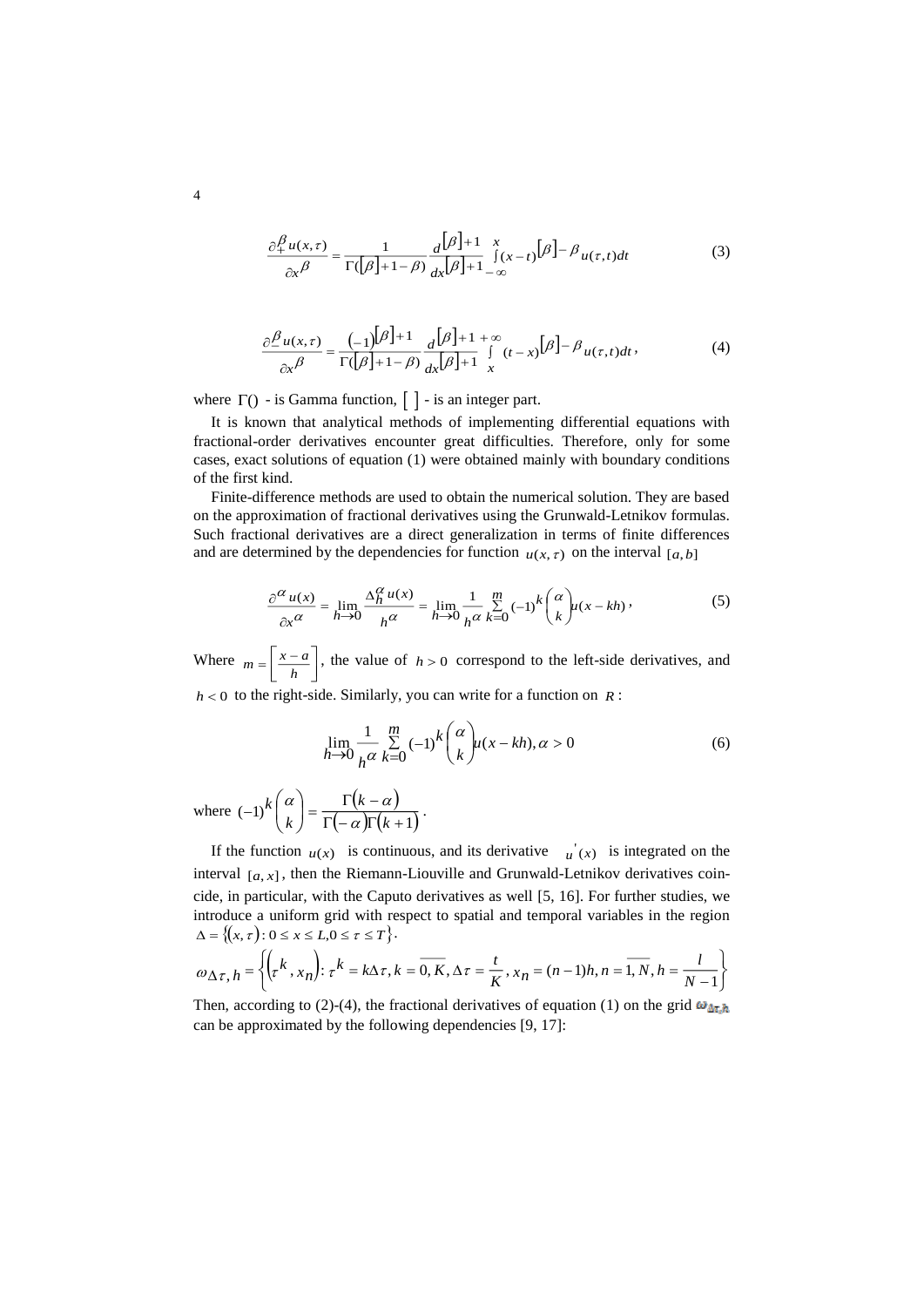$$
\frac{\partial^{\alpha} u(x_n, \tau_j)}{\partial \tau^{\alpha}} = \frac{1}{h^{\alpha}} \sum_{k=0}^{\infty} \frac{\Gamma(k-\alpha)}{\Gamma(-\alpha)\Gamma(k+1)} u(x_n, \tau_j - k)
$$
(7)

$$
\frac{\partial_+^{\beta} u(x_n, \tau_j)}{\partial x^{\beta}} = \frac{1}{h^{\beta}} \sum_{k=0}^{n+1} \frac{\Gamma(k-\beta)}{\Gamma(-\beta)\Gamma(k+1)} u(x_{n-k+1}, \tau_j)
$$
(8)

$$
\frac{\partial \frac{\beta}{\mu}(x_n, \tau_j)}{\partial x^{\beta}} = \frac{1}{h^{\beta}} \sum_{k=0}^{N-n-1} \frac{\Gamma(k-\beta)}{\Gamma(-\beta)\Gamma(k+1)} u(x_n + k-1, \tau_j)
$$
(9)

The above approximations using shifted Grunwald-Letnikov formulas allow obtaining conditionally stable explicit and stable implicit first-order accuracy schemes for fractional differential equations.

In fractal-structured media, it was shown in [12, 28] that the fundamental solutions of fractional differential equations with respect to temporal and spatial variables are characterized by properties which are intrinsic to the distribution densities of random variables.

# **4 Simulation of Random Walks**

Discrete models of Markov random walk for the classical Brownian motion are the basis for the application of statistical methods for studying conventional diffusion processes [10, 16]. For a one-dimensional case where displacements are possible only at two nearest points, it is possible to write

$$
u(x, \tau + \Delta \tau) = p_1 u(x - h, \tau) + p_2 u(x + h, \tau)
$$

Where  $p_1, p_2$  are the probabilities of particle displacement by one step  $p_1 + p_2 = 1, x = nh, \tau = k\Delta\tau, p_n^k = u(nh, k\Delta\tau)$  - is the probability that at the  $n^{th}$  step the process is at the  $k^{th}$  point.  $\frac{\partial u(x,\tau)}{\partial x} = a^2 \frac{\partial^2 u(x,\tau)}{\partial x}$ ,  $a = const$ *x*  $\frac{u(x,\tau)}{\partial \tau} = a^2 \frac{\partial^{-u(x,\tau)}}{\partial x^2}, a =$  $\frac{(x,\tau)}{\partial \tau} = a^2 \frac{\partial}{\partial \tau}$  $\frac{\partial u(x,\tau)}{\partial \tau} = a^2 \frac{\partial^2 u(x,\tau)}{\partial x^2},$  $(x, \tau)$  2  $\partial^2 u(x, \tau)$ ιτ τ

The implementation of the statistical test method involves the use of appropriate difference schemes [4, 14, 16]. The diffusion equation in the region  $\Delta = \{(x, \tau): 0 \le x \le L, 0 \le \tau \le T\}$  takes the form:

$$
\frac{\partial u(x,\tau)}{\partial \tau} = a^2 \frac{\partial^2 u(x,\tau)}{\partial x^2}, a = const
$$
 (10)

To use the statistical test method in order to study the model (10), we use the Crank-Nicholson difference scheme [4]. In this case, the algorithm for calculating the probability of a random variable location at a point of time  $\tau_j$  takes the form: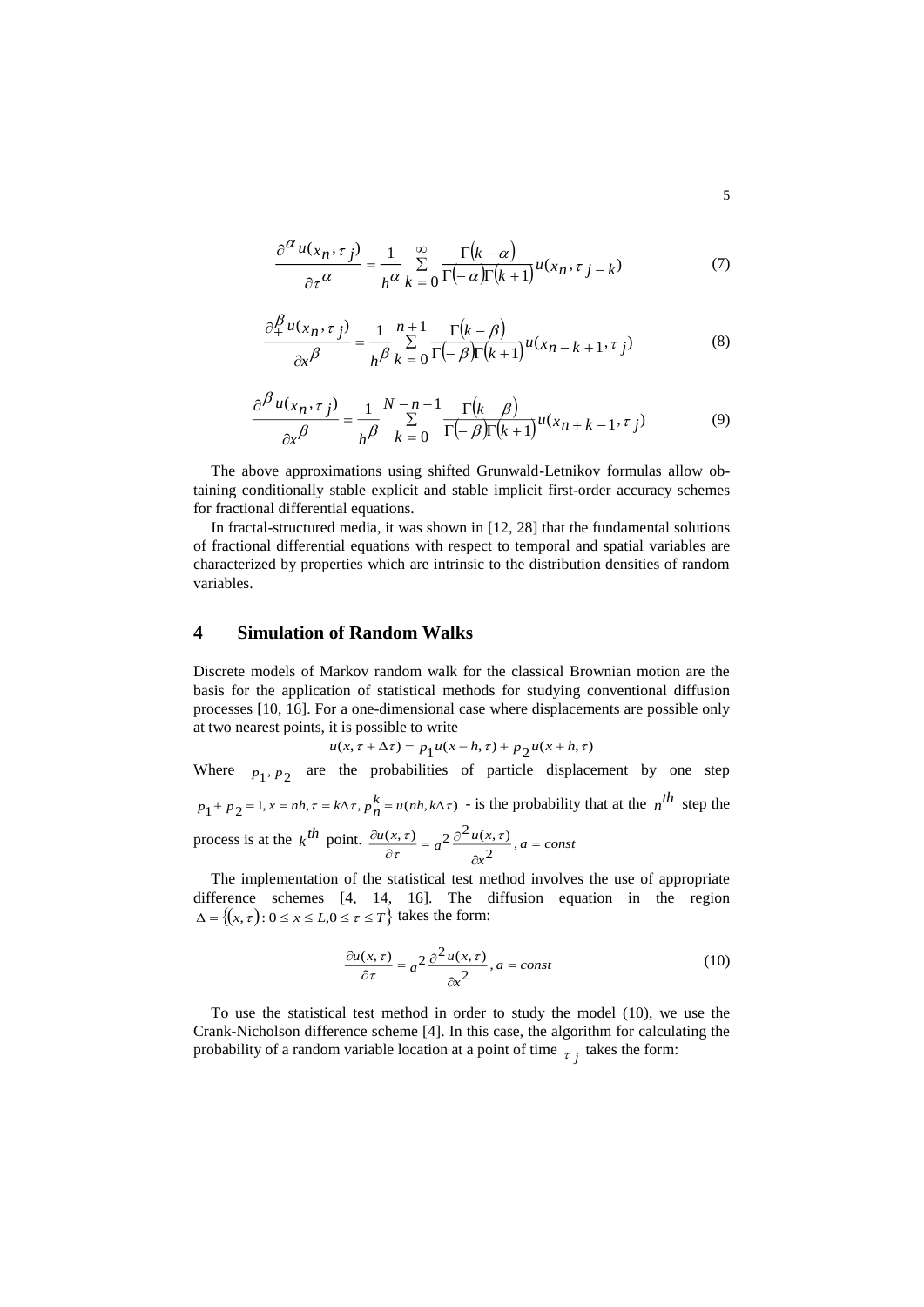$$
u_n^{j+1} = \frac{1}{1 + \frac{2\sigma u \Delta \tau}{h^2}}.
$$
\n
$$
\left(\frac{\sigma u \Delta \tau}{h^2} \left(u_{n+1}^{j+1} + u_{n-1}^{j+1}\right) + \frac{(1 - \sigma) a \Delta \tau}{h^2} \left(u_{n+1}^{j} + u_{n-1}^{j}\right) + \left(1 - \frac{2(1 - \sigma) a \Delta \tau}{h^2}\right) u_n^j\right)
$$
\n(11)

where  $x_n = (n-1)h$ ,  $\tau_j = j\Delta\tau$ ,  $\tau$ ,  $h$  - uniform splitting steps,  $n, j$  - numbers of splitting nodes,  $\sigma = 0;1$ .

According to [13], the value  $u_n^j$ <sup>+1</sup> can be interpreted as the probability of a random variable location at the point  $x_n$  at the time  $\tau_j$ . That is, over a period of time  $[\tau_i, \tau_{i+1}]$  we can consider the Markov process with corresponding probabilities:

$$
u_n^j = \sum_{k=-\infty}^{+\infty} p_k u_{n-k}^j
$$
 (12)

The coefficients  $p_k$  are determined from the difference relation (12) and are the probability of uniform random walks of some particle *M* around the nodes of the difference grid (11) of approximation of the diffusion equation (1). In particular, for a six-point pattern for two time  $j$  and  $j+1$ , such probabilities take the form:

$$
p_0 = \frac{h^2 - 2(1 - \sigma)a\Delta\tau}{h^2 + 2\sigma a\Delta\tau}, p_{\pm 1} = \frac{(1 - \sigma)a\Delta\tau}{h^2 + 2\sigma a\Delta\tau}, p_{\pm 2} = \frac{\sigma a\Delta\tau}{h^2 + 2\sigma a\Delta\tau}, p_k = 0, k = \pm 3, 4, \dots (13)
$$

In particular,  $p_{+2}$  in formula (13) corresponds to the value  $j+1$ . In addition, the transfer coefficients satisfy the condition  $\sum_{n=1}^{+\infty} p_n = 1$  $\sum_{k=-\infty}^{+\infty} p_k = 1$  as well as the stability condition [17] of the difference scheme (11) for  $\sigma$  < 0.5.

The relations (12), (13) characterize the standard random walk model for the Gaussian process. It is believed that a random particle location in the internal node of the difference scheme can move to neighboring nodes, that is, to carry out the movement of a unit length or remain in the location node, namely, to perform a zero-length step.

#### **5 Simulation of Random Walks for Fractional-Diffusion Process**

To construct a discrete model of random walk for the differential equation of diffusion of fractional order (1), we use [12, 13, 15]. Equally important in this respect is to establish the relationship of the fundamental solution of the fractional-order differential equation (1) with the time variable of the fractionally stable distributions [16]. In particular, the fundamental solution of the equation (\*) with the fractional differentiation operator Caputo: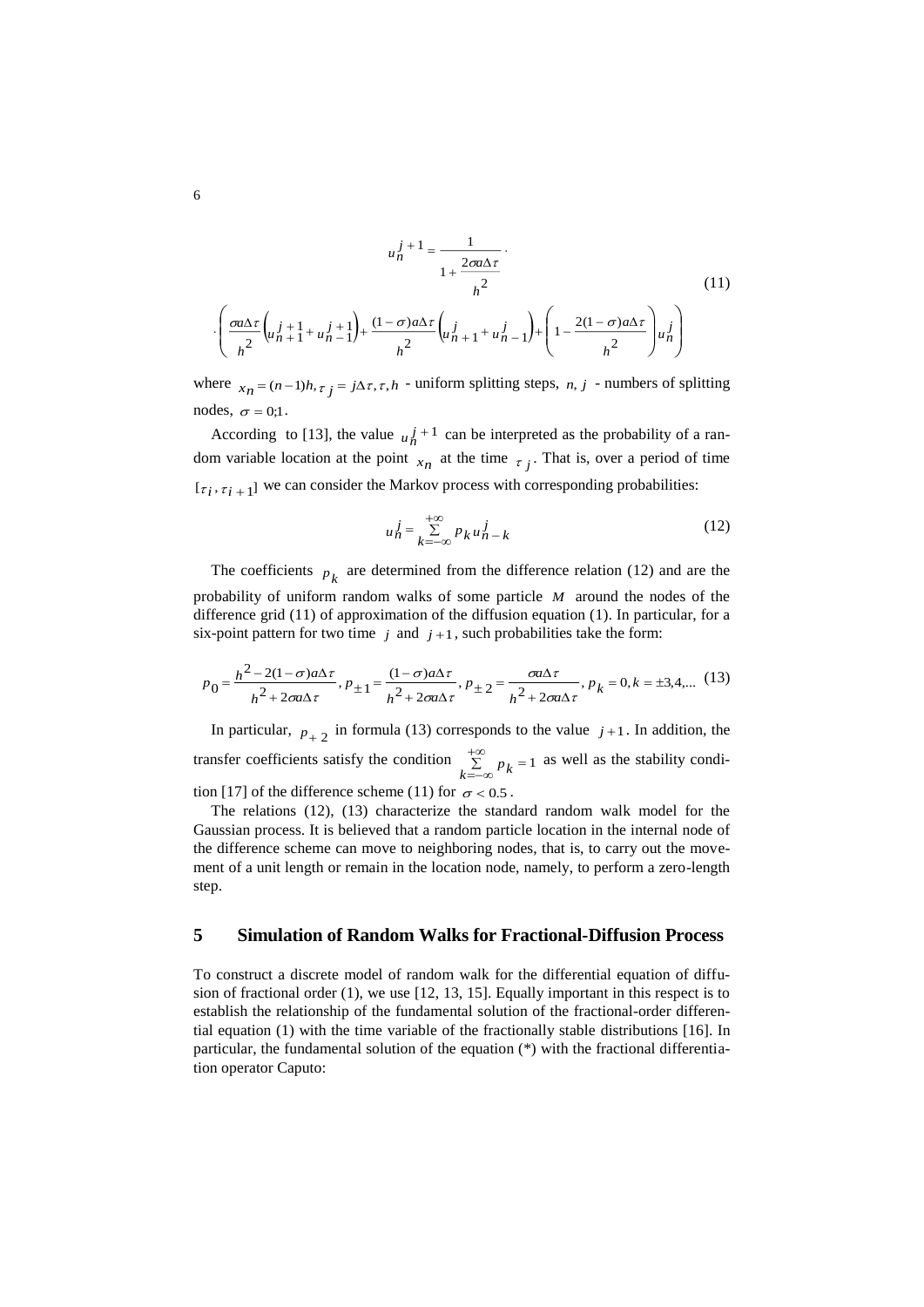$$
G(x,\tau) = \frac{1}{2a\tau^{\alpha}} \sum_{n=0}^{\infty} \frac{(-1)^n}{\Gamma(n+1)\Gamma(1-\alpha - \alpha n)} \frac{|x|^n}{a^n \tau^{\alpha n}}
$$

is a probability density function of the fractionally stable distribution [9, 13].

For  $\alpha = 0.5$  we get a Gaussian solution [16].

Then, in the equation (11) obtained in terms of the relations in discrete form, you can move from the function  $u(x, \tau)$  to the probability density (or relative diffusion concentration). This, in turn, makes it possible to move on to the probability of a particle location at a nodal point of a discrete grid. In this regard, we introduce the designation.

Given the relation (7)-(9) according to [13, 17], we can write:

$$
\sum_{m=0}^{\infty} \frac{\Gamma(m-\alpha)}{\Gamma(-\alpha)\Gamma(m+1)} V_n^{n-m} = \frac{\Delta \tau^{\alpha} K_{\alpha}}{h^{\beta}} \times
$$
\n
$$
\left(C_{+} \sum_{i=0}^{\infty} \frac{\Gamma(i-\beta)}{\Gamma(-\beta)\Gamma(i+1)} V_{n-i+1}^{k-1} + C_{-} \sum_{i=0}^{\infty} \frac{\Gamma(i-\beta)}{\Gamma(-\beta)\Gamma(i+1)} V_{n+i-1}^{k-1}\right)
$$
\n
$$
V_n^k = \alpha V_n^{k-1} - \sum_{m=2}^{\infty} \frac{\Gamma(m-\alpha)}{\Gamma(-\alpha)\Gamma(m+1)} V_n^{k-m} + \frac{\Delta \tau^{\alpha} K_{\alpha}}{h^{\beta}} \times
$$
\n
$$
\left(C_{+} \sum_{i=0}^{\infty} \frac{\Gamma(i-\beta)}{\Gamma(-\beta)\Gamma(i+1)} V_{n-i+1}^{k-1} + C_{-} \sum_{i=0}^{\infty} \frac{\Gamma(i-\beta)}{\Gamma(-\beta)\Gamma(i+1)} V_{n+i-1}^{k-1}\right)
$$
\n(15)

The relation for determining  $V_n^k$  can be considered as a modeling scheme for a random process with discrete time. The value  $V_h^k$  characterizes the probability of the particle location at the point  $x_n$  at the time  $\tau_k$  during a random walk in the difference grid. The coefficients  $V_n^k$  correspond to the probability of transitions in space and time. We denote them by  $p_{1i}$ ,  $p_{2m}$ . Then (15) can be written as:

$$
V_n^k = \sum_{i = -\infty}^{+\infty} p_{1i} V_{n-i}^k + \sum_{m = 2}^{+\infty} p_{2m} V_n^k - m
$$
 (16)

Using the relation (16) for each case of random walk, we can get a finite number of values  $p_{1i}$  and  $p_{2m}$ . In addition, these values must satisfy the conditions of nonnegativity, normalizing, which are typical of probabilistic characteristics, that is 1  $1_i \ge 0, p_{2m} \ge 0, \sum_{i=-\infty}^{+\infty} p_{1i} + \sum_{m=2}^{+\infty} p_{2m} =$ Ξ.  $\sum_{r=0}^{+\infty} p_{1}$  $=-\infty$  $\geq 0$ ,  $n_{\alpha} \geq$  $p_{1i} \ge 0$ ,  $p_{2m} \ge 0$ ,  $\sum_{i=-\infty}^{+\infty} p_{1i} + \sum_{m=2}^{+\infty} p_{2m} = 1$ . The conditions  $V_n^k \ge 0$ ,  $\sum_{i=-\infty}^{+\infty} V_i^k = \sum_{i=-\infty}^{+\infty}$  $=-\infty$  $\sum_{i=1}^{+\infty} V_i^k =$  $=-\infty$ ≥  $\sum_{i=-\infty}^{2} V_i^* = \sum_{i=-\infty}^{2} V_i^*$  $V_h^k \geq 0$ ,  $\sum V_i^k = \sum V_i^0$ must also be met. The second condition ensures the preservation of the total number of particles.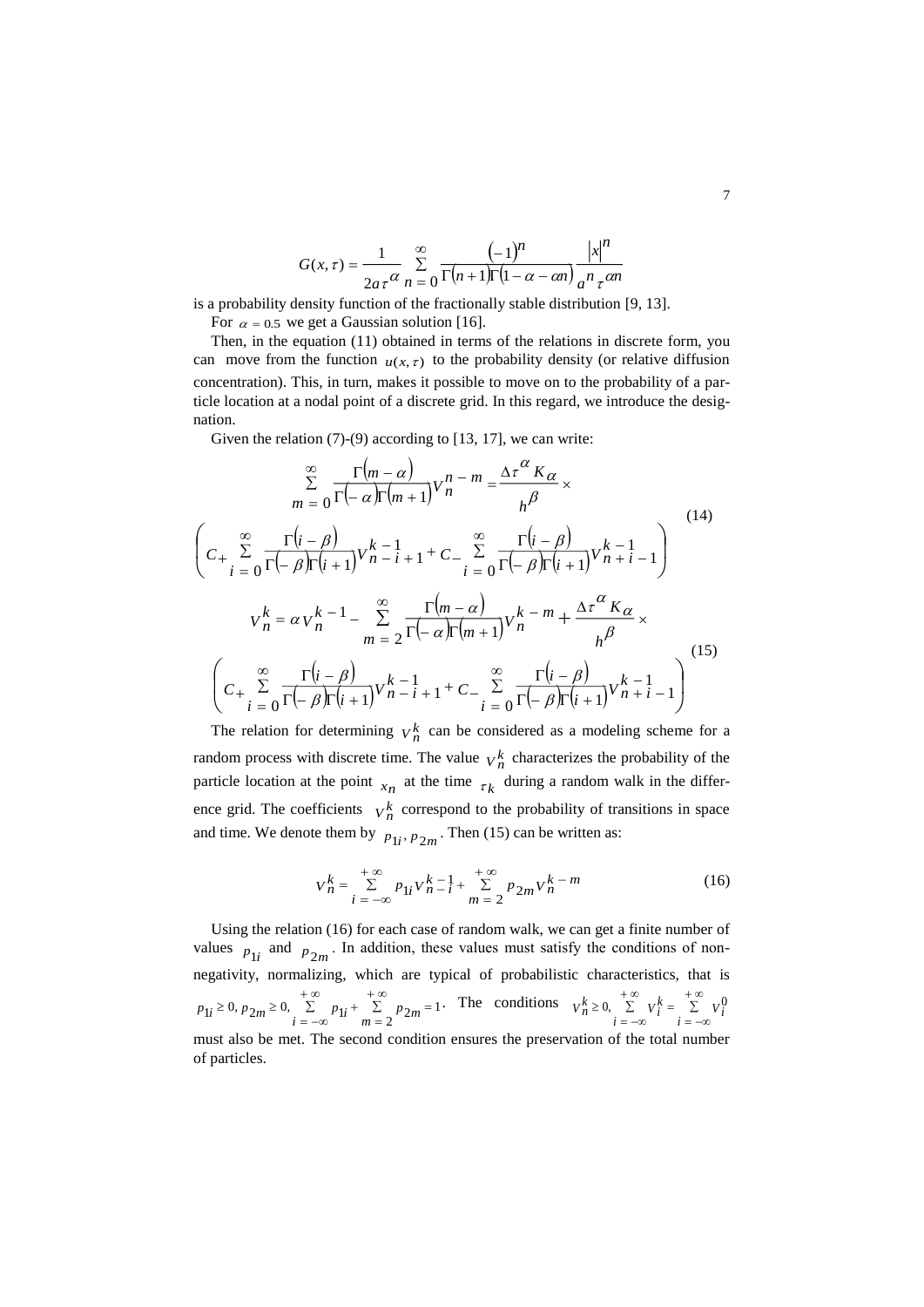# **6 Numerical Experiment**

Numerical experiments were performed for materials with density  $\rho = 460kg/m^3$ ,  $K_2 = 0.5$ . For the equation () was specified boundary conditions  $u(\varepsilon, \tau) = u = b, \tau = \tau$ . Initial conditions:  $u(x,0) = x - a$ , if  $0 \le x \le (b - a)/2$ ,  $u(x,0) = b - x$ ,  $(b - a)/2 \le x \le b$ .



Fig. 2. Changing the function U over time for  $\alpha = 0.9$  with different values x.

Quantities  $h = 0.1$ ,  $\Delta \tau = 0.1$ . Figures 1 and 2 show the dependences of the function change  $u(x, \tau)$ , respectively, for the fractal coefficient  $\alpha = 0.7$  and  $\alpha = 0.9$  for different values x, which are respectively  $x = 0.025; 0.5; 0.75; 1$ .

8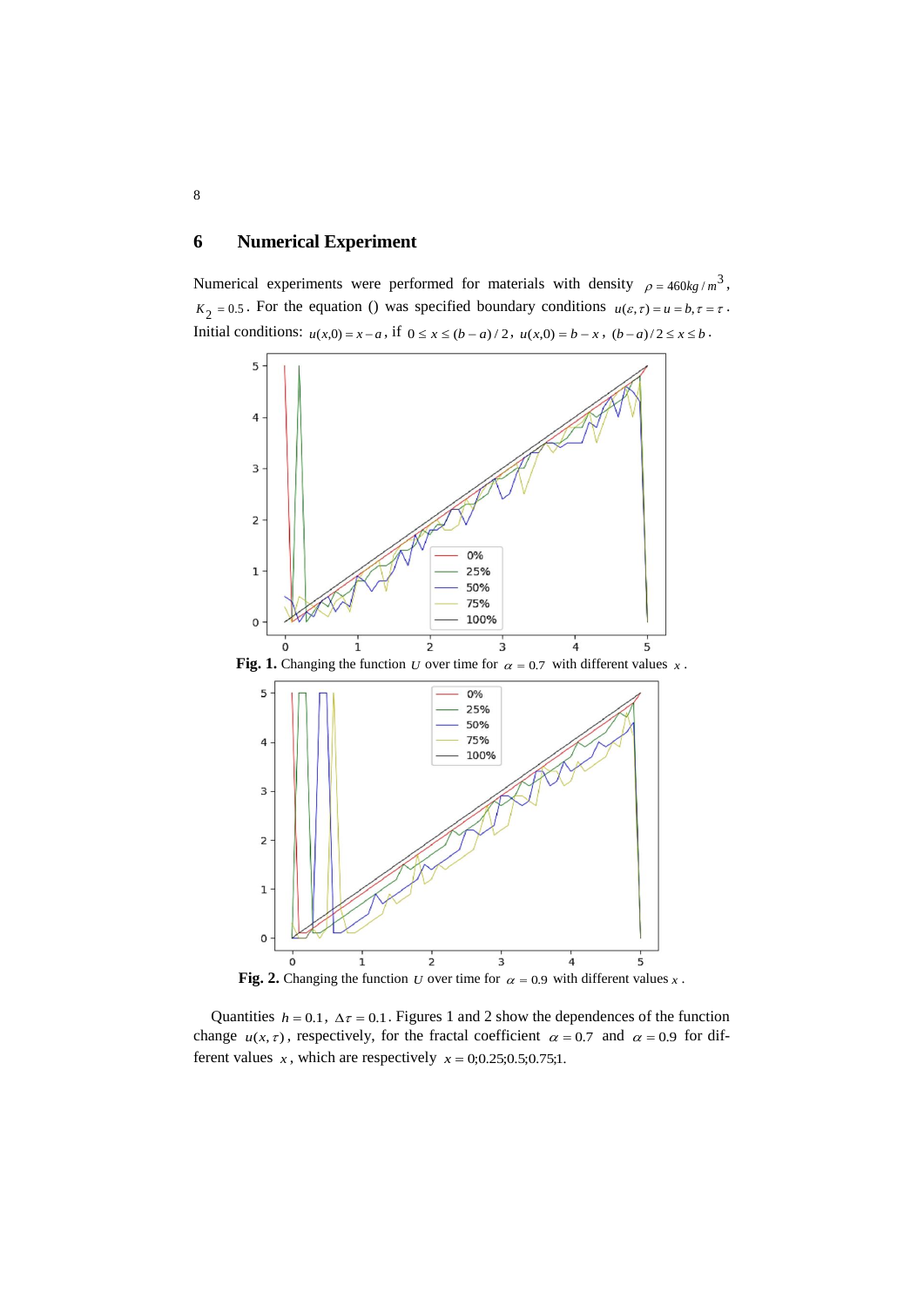The analysis of graphic dependences indicates the effect of the parameter  $\alpha$  on the function change  $u(x, \tau)$ . Increasing the parameter  $\alpha$  increases the number of maximum values of the curve for different values of change of coordinates.

## **Conclusions**

On the basis of discrete models of diffusion processes with fractional derivatives shows a modification of the method of random walk on the implementation of the mathematical model of a diffusion process subject to temporal nonlocality. For numerical implementation of such a mathematical model, finite-difference schemes are proposed, an algorithm is developed and software is created. The results of numerical experiments for the implementation of a mathematical model of diffusion processes for different values of the fractional index according to time are given by the statistical method.

### **References**

- 1. Uchajkin, V.: Method of fractional derivatives. Ulyanovsk: Publishing house "Artishok", 512 p. (2008).
- 2. Sokolowskyi, Y., Shymanskyi, V., Levkovych, M., Yarkun, V.: Mathematical and software providing of research of deformation and relaxation processes in environments with fractal structure. Proceedings of the 12th International Scientific and Technical Conference on Computer Sciences and Information Technologies, CSIT 2017, Lviv, Vol. 1, pp. 24-27
- 3. Sokolovskyy, Y., Levkovych, M., Mokrytska O., Atamanvuk, V.: Mathematical Modeling of Two-Dimensional Deformation-Relaxation Processes in Environments with Fractal Structure. 2nd IEEE International Conference on Data Stream Mining and Processing, DSMP 2018, Lviv, pp. 375-380.
- 4. Beibalaev V.D.: The numerical method of solving regional problems for a twodimensional weekend. The solution of thermal conductivity with higher order. Vestn. Sam. state tech. un-that. Ser. Phys.-mat. Sciences. №5 (21), pp. 244-251. (2010)
- 5. Podlubny, I.: Fractional Differential Eguations. Vol. 198 of Mathematics in Science and Engineering, Academic Press, San Diego, Calif, USA. (1999).
- 6. Sokolovskyy, Y., Shymanskyi, V., Levkovych, M.: Mathematical Modeling of Non-Isothermal Moisture Transfer and Visco-Elastic Deformation in the Materials with Fractal Structure. 11th International Scientific and Technical Conference on Computer Sciences and Information Technologies, CSIT 2016, Lviv, pp. 91-95.
- 7. Sokolovskyy, Y., Levkovych, M., Mokrytska O., Kaplunskyy, Y.: Mathematical models of biophysical processes taking into account memory effects and self-similarity. 1st International Workshop on Informatics and Data-Driven Medicine, IDDM 2018, Lviv, pp. 215- 228.
- 8. Mainardi F.: The Fundamental Solutions for the Fractional Diffusion-Wave Equation Appl. Math. Lett. Vol. 9, No. 6, pp. 23-28. (1996)
- 9. Samko S.G., Kilbas A.A., Marichev O.I.: Integrals and Virology and Other Orders and Actions. Minsk. Science and technology. 688 p. (1987).
- 10. Gorenflo R., Mainardi F., Moretti D., Pagnini G., Paradisi P.: Discrete random walk models for space-time fractional diffusion. Chemical Physics. Vol. 284, pp. 521-544 (2002)